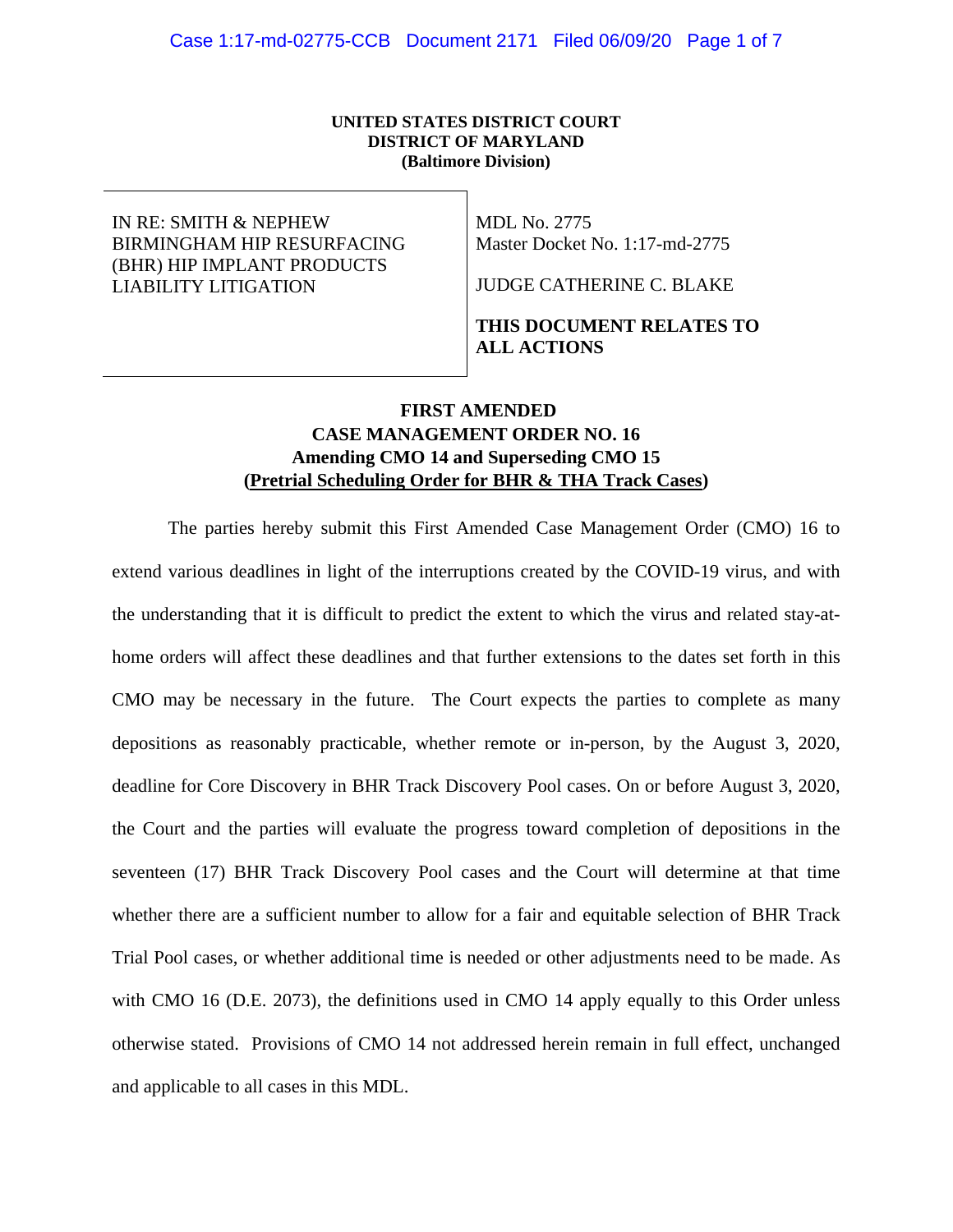### **I. Trial Dates**

The first and second cases tried will be selected from the BHR Track Trial Pool as defined in CMO 14 with the first trial commencing on **May 25, 2021** and the second trial commencing on **July 26, 2021**. For each trial date, there will be selected a designated trial case and a back-up trial case. For the May 25, 2021 trial date, these cases are referred herein as "BHR Trial Case #1" and "BHR Trial Case #2," respectively. For the July 26, 2021 trial date, these cases are referred to herein as "BHR Trial Case #3" and "BHR Trial Case #4," respectively. It is the Court's intention is to have BHR Trial Cases ## 1, 2, 3 and 4 identified no later than **November 16, 2020**. The third trial is tentatively reserved for a THA Track case and will commence on a date to be later selected by the Court. The selection of THA Track cases for trial and a *Lexecon* waiver, if any, with respect to them, as well as all other pretrial scheduling dates for THA Track cases, are deferred to a later order.

#### **II. BHR Track Pretrial Deadlines**

#### **1. Fact Discovery**

- A. The close of general liability fact discovery for all BHR Track cases is **July 15, 2020**.
- B. The deadline for completion of Core Discovery in BHR Track Discovery Pool cases is **August 3, 2020**, and any additional case-specific fact discovery beyond the Core Discovery will be completed by **October 30, 2020** for each of the six (6) BHR Track Trial Pool cases selected pursuant to subsection 2 below. The deadline for serving requests for admission of fact ("RFAs") in the BHR Track Trial Pool cases is **October 30, 2020**.
- C. The deadline for serving RFAs for the authenticity of documents in BHR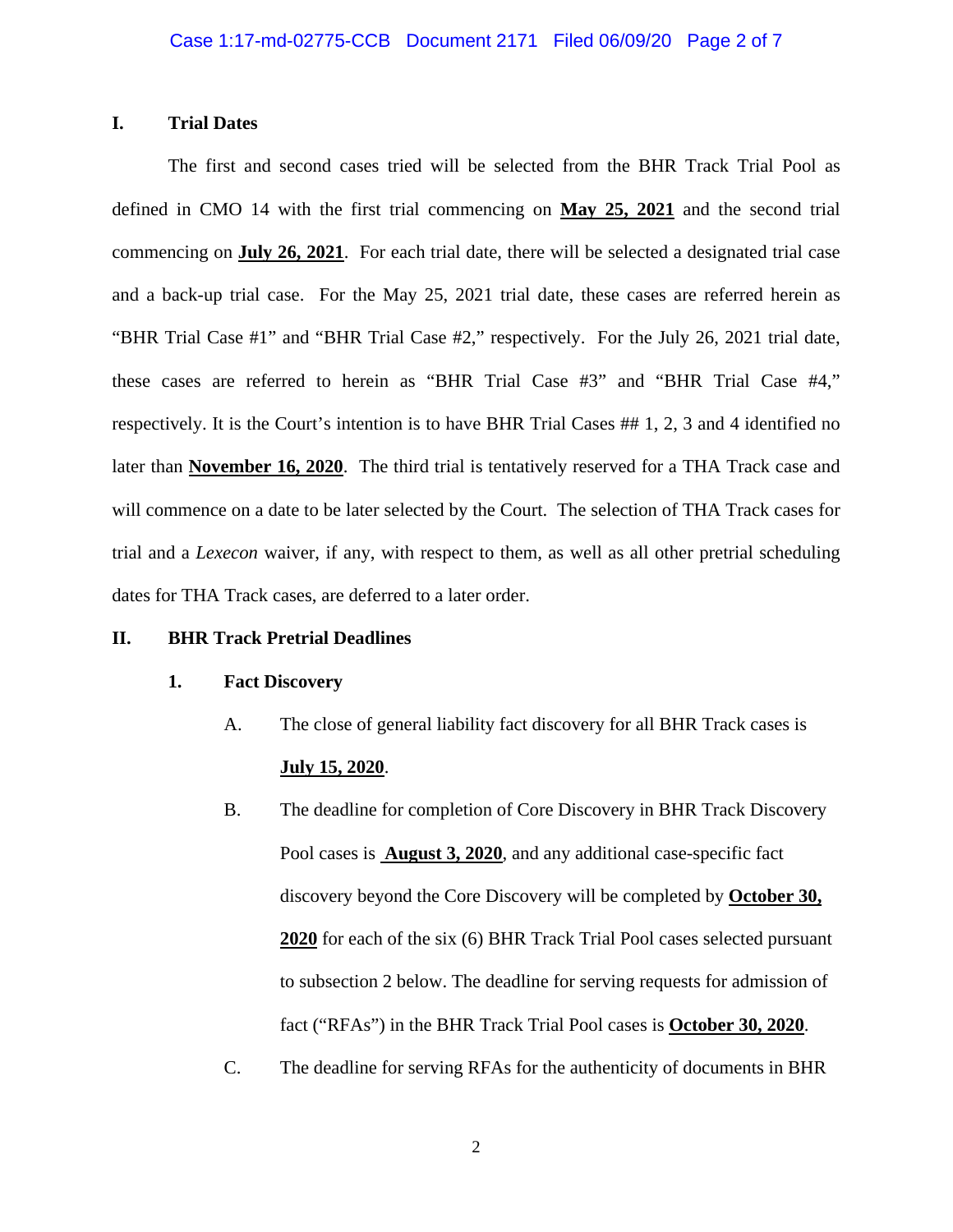Trial Cases #1 through 4 is **February 2, 2021.** 

## **2. Selection of Trial Pool Cases**

A. On **August 17, 2020**, Defendant and Plaintiffs' Lead Counsel shall each select three (3) cases from the BHR Track Discovery Pool to move to the BHR Track Trial Pool for a total of six (6) cases. This must include at least one (1) Maryland Plaintiff BHR Track Case per Party.

# **3. Expert Discovery on General Liability and Causation**

- A. Plaintiffs' expert disclosures related to issues concerning general liability and causation, pursuant to Fed. R. Civ. P.  $26(a)(2)$ , and at least two  $(2)$ dates of availability for the deposition of each expert in the early half of the period between August 3 and October 30, 2020, shall be served by **July 15, 2020**.
- B. Defendant's expert disclosures related to issues concerning general liability and causation, pursuant to Fed. R. Civ. P. 26(a)(2), and at least two (2) dates of availability for the deposition of each expert in the latter half of the period between August 3 and October 30, 2020, shall be served by **August 28, 2020**.
- C. Rebuttal expert reports related to issues concerning general liability and causation, if any, along with dates for depositions between October 5 and October 30, 2020, shall be served by **September 25, 2020**.
- D. Depositions of plaintiffs' experts will be taken before depositions of defendant's experts, except by agreement of the Parties. The Parties will work cooperatively to set depositions of plaintiffs' experts who will not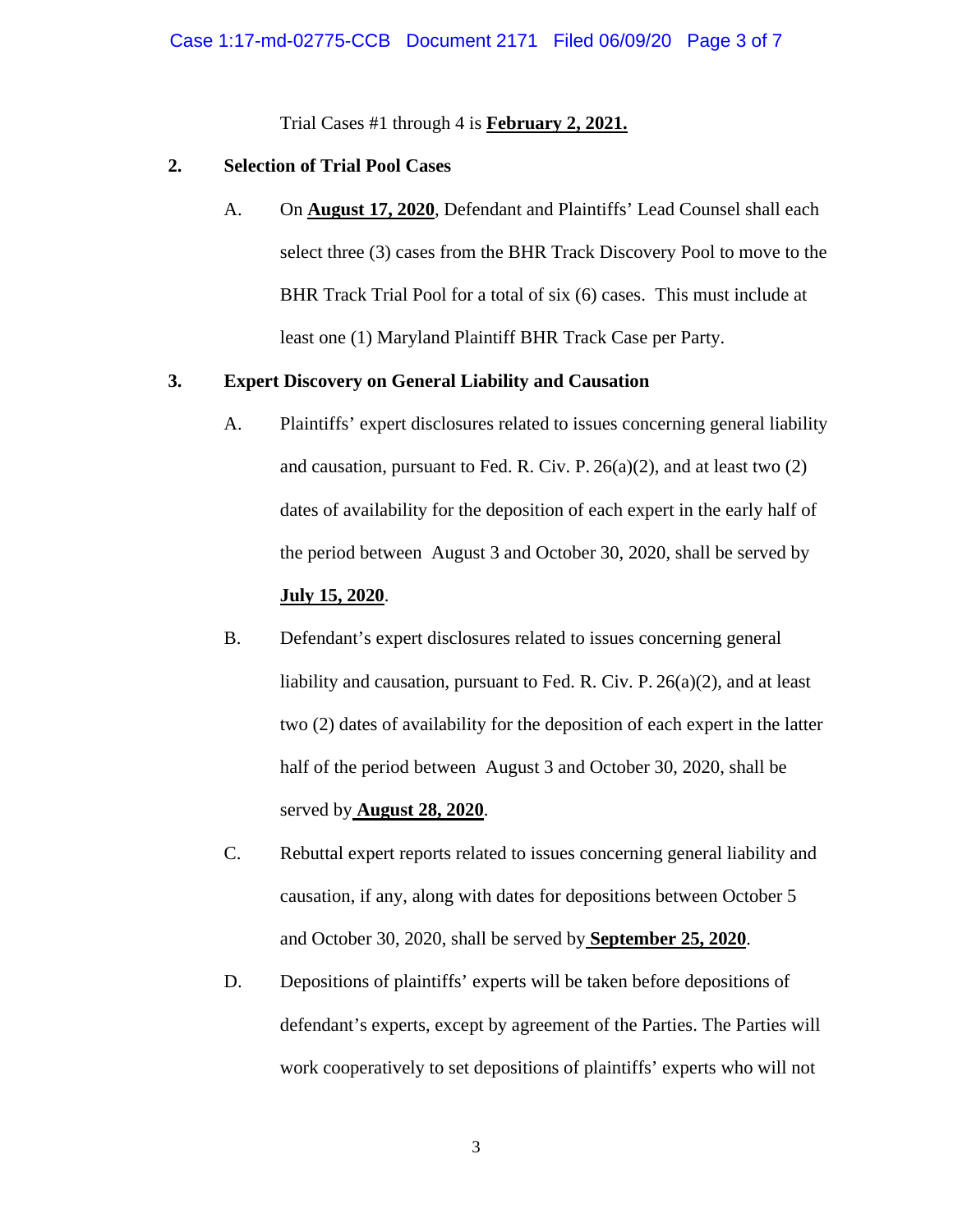be issuing rebuttal reports earlier in the deposition period.

E. All expert discovery on general liability and causation for BHR Track cases shall be completed by **October 30, 2020**.

# **4. Case-Specific Expert Discovery for BHR Trial Cases ## 1, 2, 3 and 4**

- A. Plaintiffs' case-specific expert disclosures, provided pursuant to Fed. R. Civ. P.  $26(a)(2)$ , and at least two  $(2)$  dates of availability for the deposition of each expert in the early half of the period between January 4, 2021 and February 5, 2021, shall be served by **November 30, 2020**.
- B. Defendant's case-specific expert disclosures, provided pursuant to Fed. R. Civ. P. 26(a)(2), and at least two (2) dates of availability for the deposition of each expert in the latter half of the period between January 4, 2021, and February 5, 2021, shall be served by **December 24, 2020**.
- C. Rebuttal case-specific expert reports, if any, along with at least two (2) dates of availability for the deposition of each expert between January 15, 2021 and February 5, 2021, 2021, shall be served by **January 15, 2021**.
- D. Depositions of plaintiffs' experts will be taken before depositions of defendant's experts, except by agreement of the Parties. The Parties will work cooperatively to set depositions of plaintiffs' experts who will not be issuing rebuttal reports earlier in the deposition period.
- E. All case-specific expert discovery for BHR Trial Cases ## 1, 2, 3 and 4 shall be completed by **February 5, 2021.**
- F. Should any case-specific expert appear in more than one case for a Party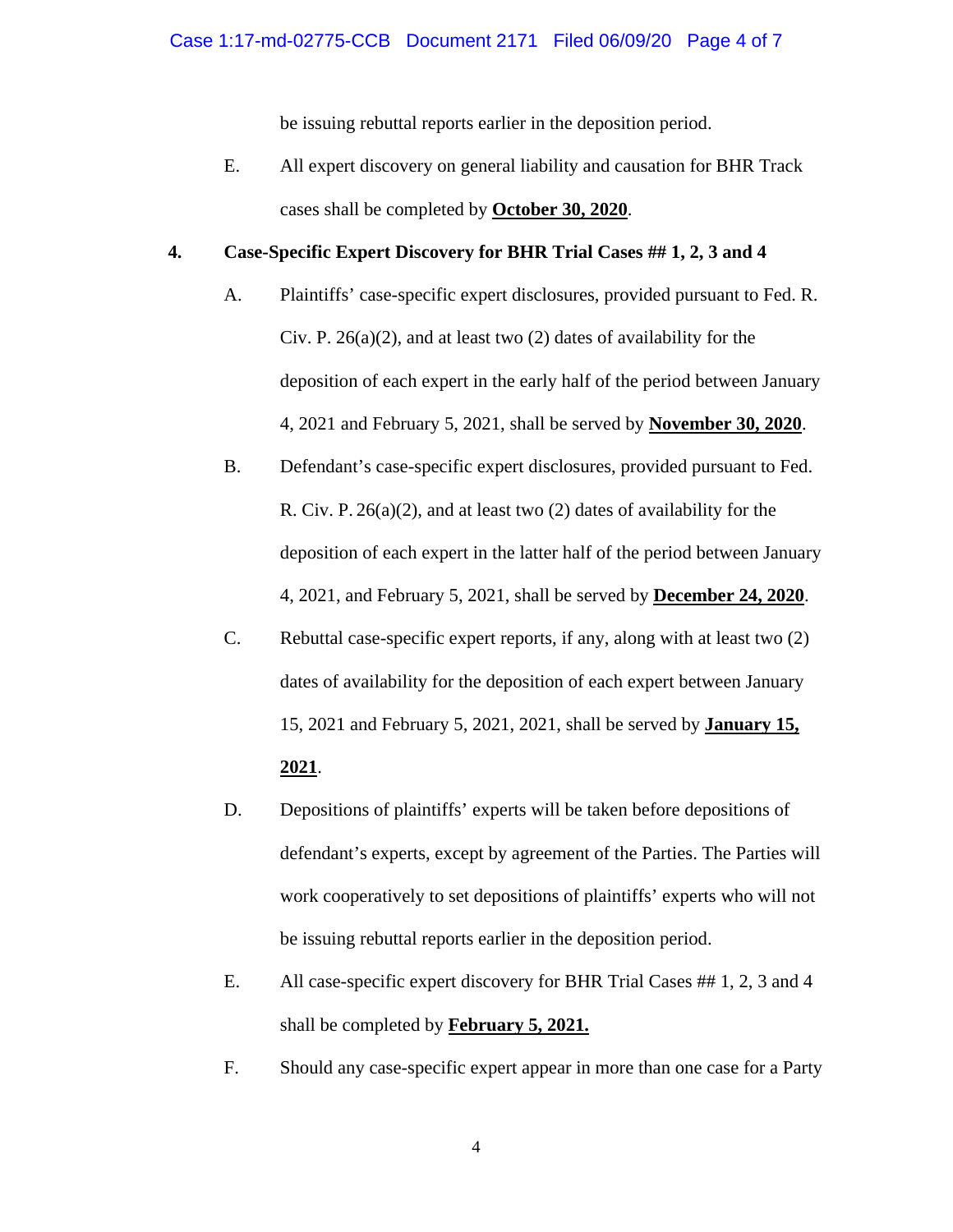or if a general liability and causation expert appears as a case-specific expert, the Parties will meet and confer to determine reasonable limitations on any subsequent depositions. In the event the Parties are unable to reach agreement, the issue will be submitted to the Court for decision.

### **5. Pretrial Briefing for BHR Track Trial Cases ## 1, 2, 3 and 4**

- A. **General Liability and Causation** *Daubert* **Motions.** Motions to exclude or limit general liability and causation expert testimony or opinions pursuant to Fed. R. Evid. 702 or *Daubert v. Merrell Dow Pharmaceuticals, Inc.*, 509 U.S. 579 (1993), will be filed by **November 30, 2020**. Responsive briefing shall be filed by **January 6, 2021**, and Reply briefs by **January 20, 2021**.
- B. **Case-Specific** *Daubert* **and Dispositive Motions.** Motions to exclude or limit case-specific expert testimony or opinions pursuant to Fed. R. Evid. 702 or *Daubert v. Merrell Dow Pharmaceuticals, Inc.*, 509 U.S. 579 (1993) and case-specific dispositive motions will be filed by **February 26, 2021** in BHR Trial Cases ## 1, 2, 3, and 4. Responsive briefing shall be filed by **March 12, 2021**, and reply briefs by **March 19, 2021**.
- C. Oral argument on *Daubert* motions for BHR general liability and causation experts will be in **late January or early February 2021** and oral argument for dispositive and case-specific Daubert motions in BHR Trial Cases ## 1, 2, 3 and 4 will be in **late March 2021**, at dates and times separately ordered by the Court.
- D. **Motions in Limine.** Motions in limine for BHR Trial Case ## 1 and 2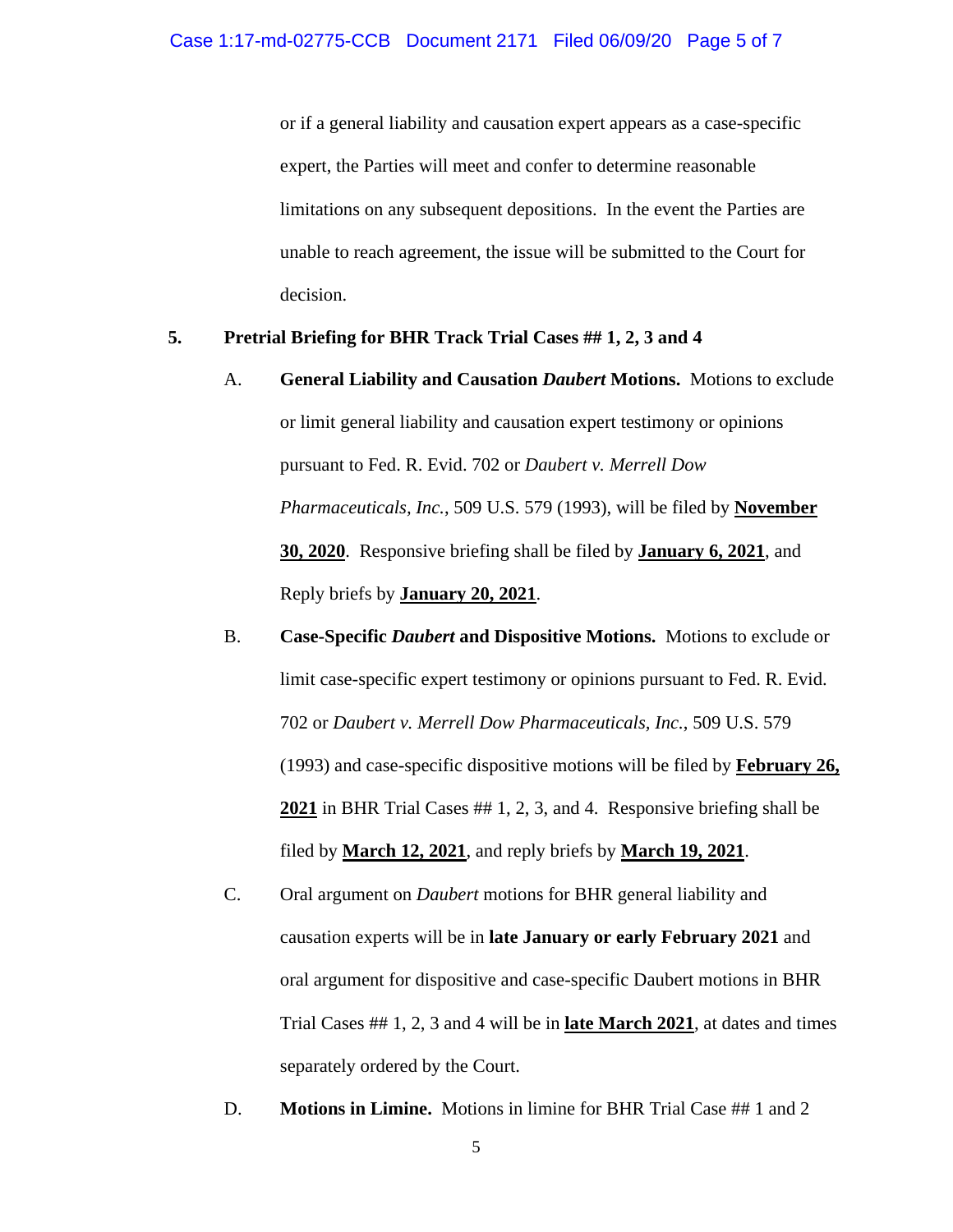will be filed on **February 22, 2021**, with responsive briefing due on **March 15, 2021**, and replies due on **March 29, 2021**. A hearing on Motions in Limine for BHR Trial Case ## 1 and 2 will be held on **April 12, 2021**. Motions in limine for BHR Trial Case ## 3 and 4 will be filed on **April 30, 2021**, with responsive briefing due on **May 19, 2021**, and replies due on **May 26, 2021**. A hearing on motions in limine for BHR Trial Case ## 3 and 4 will be held on **June 4, 2021**.

#### **6. Other Deadlines**

- A. The Court will issue a separate Scheduling Order to address additional pretrial deadlines for BHR Trial Cases ## 1, 2, 3 and 4, including witness lists, exhibit lists, and deposition designations.
- B. Additional trial dates for cases in the BHR Track, if any, will be addressed by a separate Scheduling Order.

### **III. THA Track Pretrial Deadlines**

- **1.** *Paragraph IV.E of CMO 14 regarding core discovery in the THA Track Discovery Pool cases is amended as follows:* Core Discovery shall be completed for each of the eight (8) initial THA Track Discovery Pool cases by **December 1, 2020**.
- **2.** By **December 18, 2020**, Defendant and Plaintiffs' Lead Counsel shall each select two (2) cases from the THA Track Discovery Pool to move to the THA Track Trial Pool for a total of four (4) cases.
- **3.** *Paragraph V.C of CMO 14 regarding case-specific fact discovery for the THA Track Trial Pool cases is amended as follows:* Any additional case-specific fact discovery to ready the THA Track Trial Pool cases for trial shall be completed